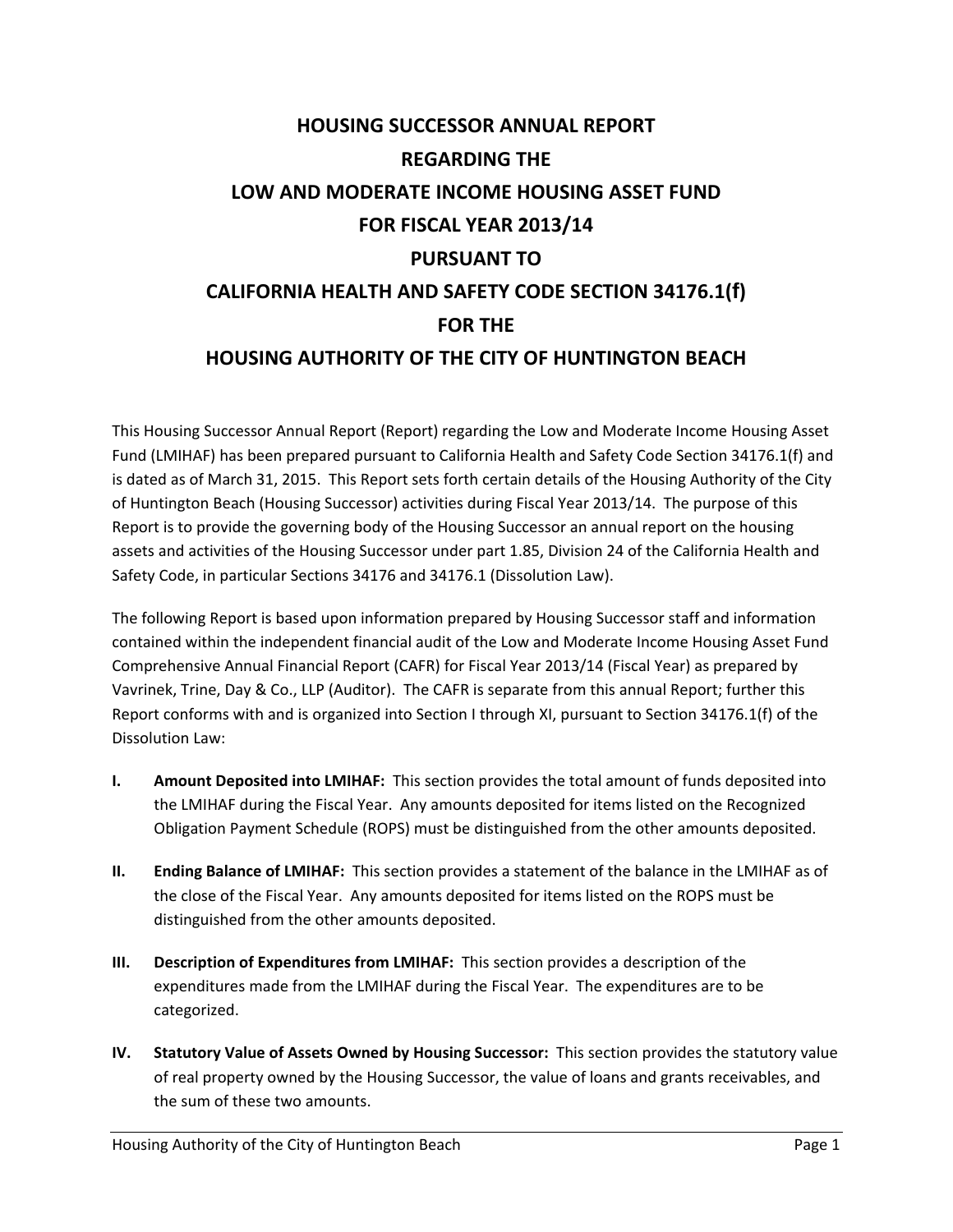- **V. Description of Transfers:** This section describes transfers, if any, to another housing successor agency made in previous Fiscal Year(s), including whether the funds are unencumbered and the status of projects, if any, for which the transferred LMIHAF will be used. The sole purpose of the transfers must be for the development of transit priority projects, permanent supportive housing, housing for agricultural employees or special needs housing.
- **VI. Project Descriptions:** This section describes any project for which the Housing Successor receives or hold property tax revenue pursuant to the ROPS and the status of that project.
- **VII. Status of Compliance with Section 33334.16:** This section provides a status update on compliance with Section 33334.16 for interests in real property acquired by the former redevelopment agency prior to February 1, 2012. For interests in real property acquired on or after February 1, 2012, provide a status update on the project.
- **VIII. Description of Outstanding Obligations under Section 33413:** This section describes the outstanding inclusionary and replacement housing obligations, if any, under Section 33413 that remained outstanding prior to dissolution of the former redevelopment agency as of February 1, 2012 along with the Housing Successor's progress in meeting those prior obligations, if any, of the former redevelopment agency and how the Housing Successor's plans to meet unmet obligations, if any.
- **IX. Income Test:** This section provides the information required by Section 34176.1(a)(3)(B), or a description of expenditures by income restriction for five year period, with the time period beginning January 1, 2014 and whether the statutory thresholds have been met. Housing reporting of the Income Test is not required until 2019.
- **X. Senior Housing Test:** This section provides the percentage of units of deed‐restricted rental housing restricted to seniors and assisted individually or jointly by the Housing Successor, its former redevelopment agency, and its host jurisdiction within the previous 10 years in relation to the aggregate number of units of deed‐restricted rental housing assisted individually or jointly by the Housing Successor, its former redevelopment agency and its host jurisdiction within the same time period. For this Report the ten‐year period reviewed is January 1, 2004 to January 1, 2014.
- **XI. Excess Surplus Test:** This section provides the amount of excess surplus in the LMIHAF, if any, and the length of time that the Housing Successor has had excess surplus, and the Housing Successor's plan for eliminating the excess surplus.

This Report is to be provided to the Housing Successor's governing body by March 31, 2014. In addition, this Report and the former redevelopment agency's pre‐dissolution Implementation Plans are to be made available to the public on the City's website.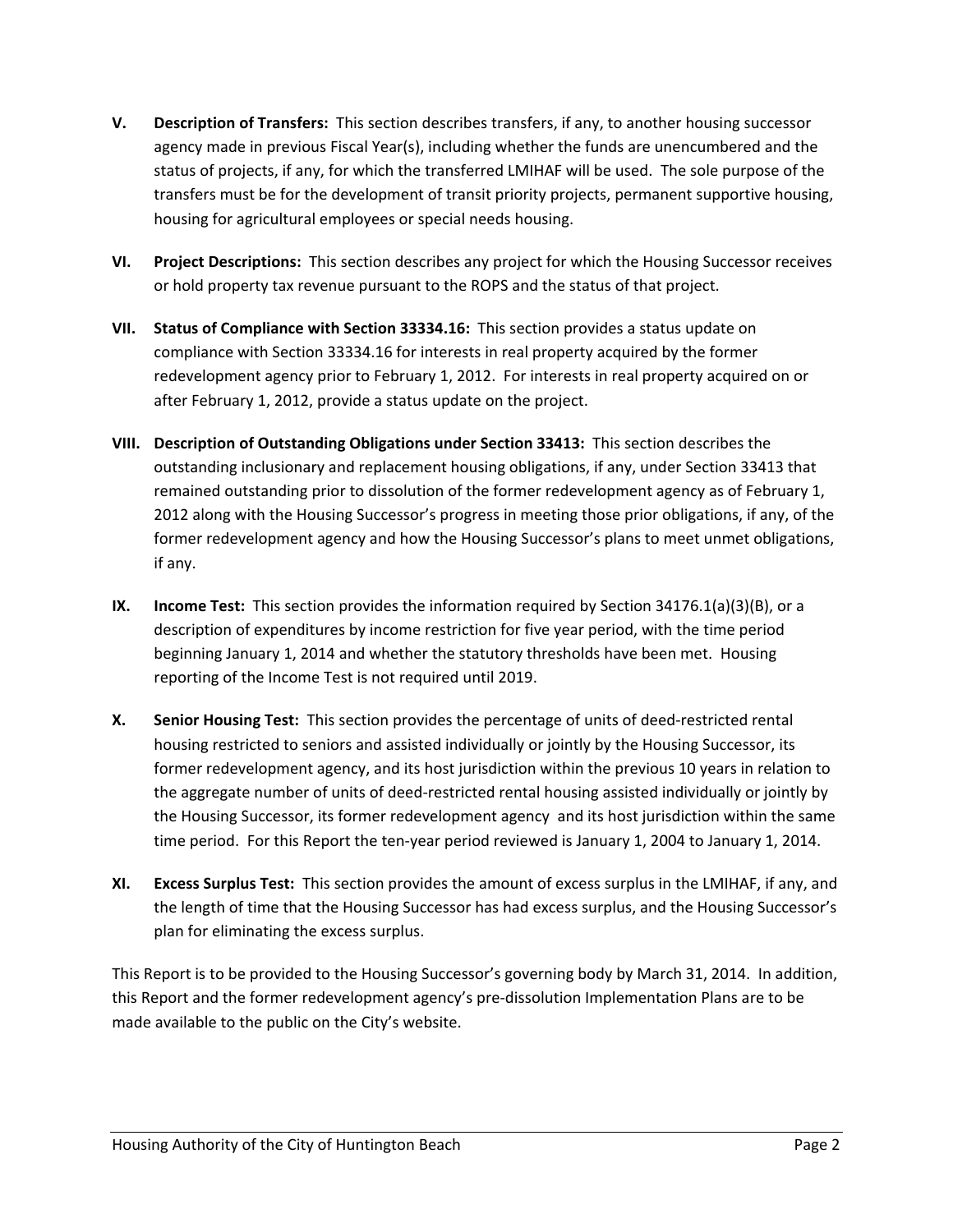# **I. AMOUNT DEPOSITED INTO LMIHAF**

A total of \$398,128 was deposited into the LMIHAF during the Fiscal Year.<sup>1</sup> Of the total funds deposited into the LMIHAF, none was held for items listed on the ROPS.

# **II. ENDING BALANCE OF LMIHAF**

At the close of the Fiscal Year, the ending balance in the LMIHAF was \$16,916,641, of which \$844,920 is available.<sup>2</sup> None of the LMIHAF is held for items listed on the ROPS. It should be noted that in January 2013 and May 2014, the City transferred \$1,210,901 and \$3,649,634, respectively in LMIHAF to the Orange County Auditor.

# **III. DESCRIPTION OF EXPENDITURES FROM LMIHAF**

The following is a description of expenditures from the LMIHAF by category:

|                                                               | Fiscal Year 2013/14 |
|---------------------------------------------------------------|---------------------|
| Monitoring & Administration Expenditures                      | \$6,539             |
| Homeless Prevention and Rapid Rehousing Services Expenditures |                     |
| <b>Housing Development Expenditures</b>                       |                     |
| Expenditures on Low Income Units                              |                     |
| Expenditures on Very-Low Income Units                         |                     |
| Expenditures on Extremely-Low Income Units                    |                     |
| <b>Total Housing Development Expenditures</b>                 |                     |
|                                                               |                     |
| <b>Total LMIHAF Expenditures in Fiscal Year</b>               |                     |

The Housing Successor is allowed to spend up to the greater of \$200,000 or 2% of the value of the Housing Assets Portfolio (defined and calculated in Section IV), which totals \$16,071,721, on Monitoring and Administration Expenditures. Therefore, the Housing Successor is using approximately 2.03% of the maximum allowable \$321,434 for Monitoring and Administration Expenditures.

# **IV. STATUTORY VALUE OF ASSETS OWNED BY HOUSING SUCCESSOR**

Under the Dissolution Law and for purposes of this Report, the "statutory value of real property" means the value of properties formerly held by the former redevelopment agency as listed on the housing asset transfer schedule approved by the Department of Finance as listed in such schedule under Section 34176(a)(2), the value of the properties transferred to the Housing Successor pursuant to Section 34181(f), and the purchase price of property(ies) purchased by the Housing Successor. Further, the value of loans and grants receivable is included in these reported assets held in the LMIHAF.

<sup>&</sup>lt;sup>1</sup> The funds deposited into the LMIHAF include \$363,528 in loan repayments, \$22,713 in interest income and \$11,887 in other income.

<sup>&</sup>lt;sup>2</sup> The available funds balance is calculated by deducting the value of land held by the Housing Successor, loans and grants, and accounts receivables.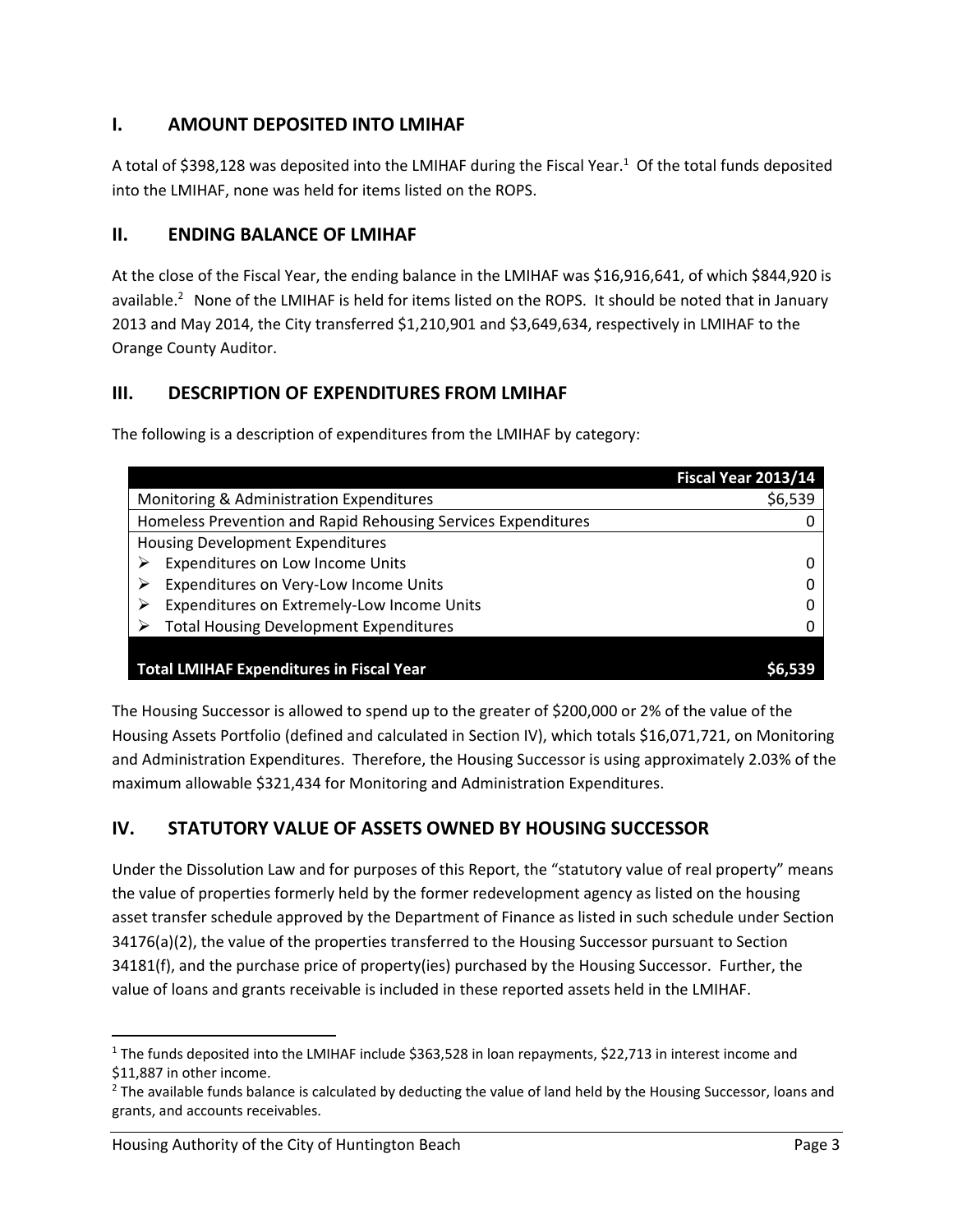The following provides the statutory value of assets owned by the Housing Successor.

|                                                             | Fiscal Year 2013/14 |
|-------------------------------------------------------------|---------------------|
| Statutory Value of Real Property Owned by Housing Successor | \$885,000           |
| Value of Loans and Grants Receivables <sup>3</sup>          | 15,186,721          |
|                                                             |                     |
| <b>Total Value of Housing Successor Assets</b>              | \$16,071,721        |

### **V. DESCRIPTION OF TRANSFERS**

The Housing Successor did not make any LMIHAF transfers to other Housing Successor(s) under Section 34176.1(c)(2) during the Fiscal Year.

#### **VI. PROJECT DESCRIPTIONS**

The Housing Successor does not receive or hold property tax revenue pursuant to the ROPS.

#### **VII. STATUS OF COMPLIANCE WITH SECTION 33334.16**

Section 34176.1 provides that Section 33334.16 does not apply to interests in real property acquired by the Housing Successor on or after February 1, 2012; however, this Report presents a status update on the project related to such real property.

With respect to interests in real property acquired by the former redevelopment agency prior to February 1, 2012, the time periods described in Section 33334.16 shall be deemed to have commenced on the date that the Department of Finance approved the property as a housing asset in the LMIHAF;. Thus, as to real property acquired by the former redevelopment now held by the Housing Successor in the LMIHAF, the Housing Successor must initiate activities consistent with the development of the real property for the purpose for which it was acquired within five years of the date of the DOF approved such property as a housing asset. The following provides a status update on the real property that was acquired prior to February 1, 2012 and compliance with the five-year period.<sup>4</sup>

|                            |                               | Deadline to<br><b>Initiate</b>        |                                             |
|----------------------------|-------------------------------|---------------------------------------|---------------------------------------------|
| <b>Address of Property</b> | Date of<br><b>Acquisition</b> | <b>Development</b><br><b>Activity</b> | <b>Status of Housing Successor Activity</b> |
| <b>Bowen Court</b>         | 2/1/2002                      | N/A                                   | The property is encumbered with a           |
| 1968-82 Lake Street        |                               |                                       | ground lease that expires in 2062.          |

The Housing Successor has not acquired any properties using LMIHAF on or after February 1, 2012.

<sup>3</sup> Includes \$13,217,257 from Notes and Loans as well as \$1,969,464 from Accounts Receivables, which includes the First Time Home Buyer and Down Payment Assistance loans.

<sup>4</sup> Based on the Housing Asset Transfer List approved by the Department of Finance on February 13, 2013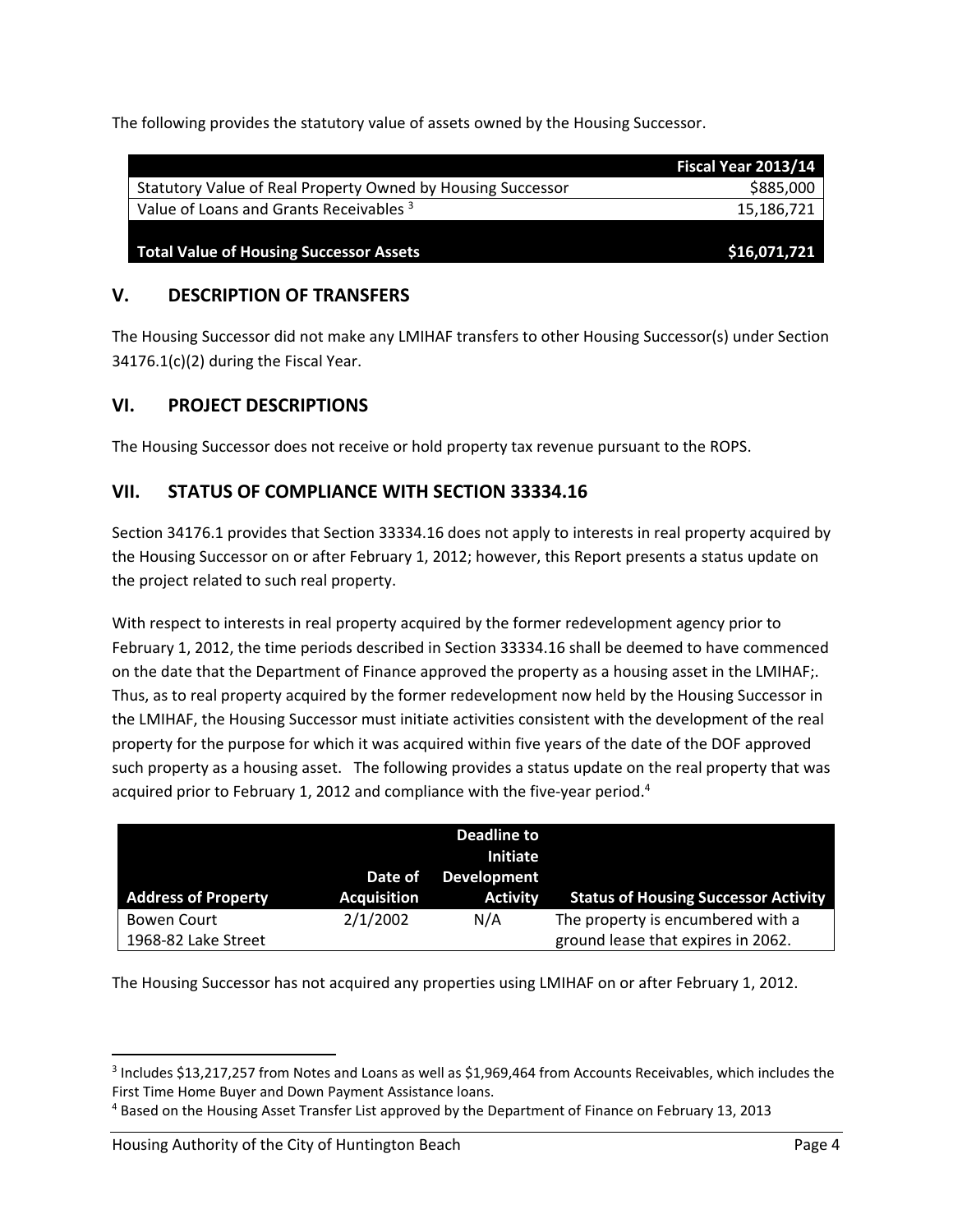#### **VIII. DESCRIPTION OF OUTSTANDING OBLIGATIONS PURSUANT TO SECTION 33413**

Replacement Housing: According to the Fiscal Year 2009‐2014 Implementation Plan for the former redevelopment agency, no Section 33413(a) replacement housing obligations were transferred to the Housing Successor.

Inclusionary / Production Housing: According to the Fiscal Year 2009‐2014 Implementation Plan for the former redevelopment agency, no Section 33413(b) inclusionary / production housing obligations were transferred to the Housing Successor.

The former redevelopment agency's Implementation Plans are posted on the City's website.

#### **IX. EXTREMELY‐LOW INCOME TEST**

Section 34176.1(a)(3)(B) requires that the Housing Successor must require at least 30% of the LMIHAF to be expended for development of rental housing affordable to and occupied by households earning 30% or less of the AMI. If the Housing Successor fails to comply with the Extremely‐Low Income requirement in any five‐year report, then the Housing Successor must ensure that at least 50% of the funds remaining in the LMIHAF be expended in each fiscal year following the latest fiscal year following the report on households earning 30% or less of the AMI until the Housing Successor demonstrates compliance with the Extremely‐Low Income requirement.

This information is not required to be reported until 2019 for the 2014 – 2019 period.

#### **X. SENIOR HOUSING TEST**

The Housing Successor is to calculate the percentage of deed‐restricted rental housing units restricted to seniors and assisted by the Housing Successor, the former redevelopment agency and/or the City within the previous 10 years in relation to the aggregate number of units of deed-restricted rental housing assisted by the Housing Successor, the former redevelopment agency and/or City within the same time period. If this percentage exceeds 50%, then the Housing Successor cannot expend future funds in the LMIHAF to assist additional senior housing units until the Housing Successor or City assists and construction has commenced on a number of restricted rental units that is equal to 50% of the total amount of deed‐restricted rental units.

The following provides the Housing Successor's Senior Housing Test for the 10 year period of October 1, 2004 through September 30, 2014:

| <b>Senior Housing Test</b>        | $7/1/2004 - 6/30/2014$ |
|-----------------------------------|------------------------|
| # of Assisted Senior Rental Units |                        |
| # of Total Assisted Rental Units  | 189                    |
|                                   |                        |
| <b>Senior Housing Percentage</b>  | በ%                     |